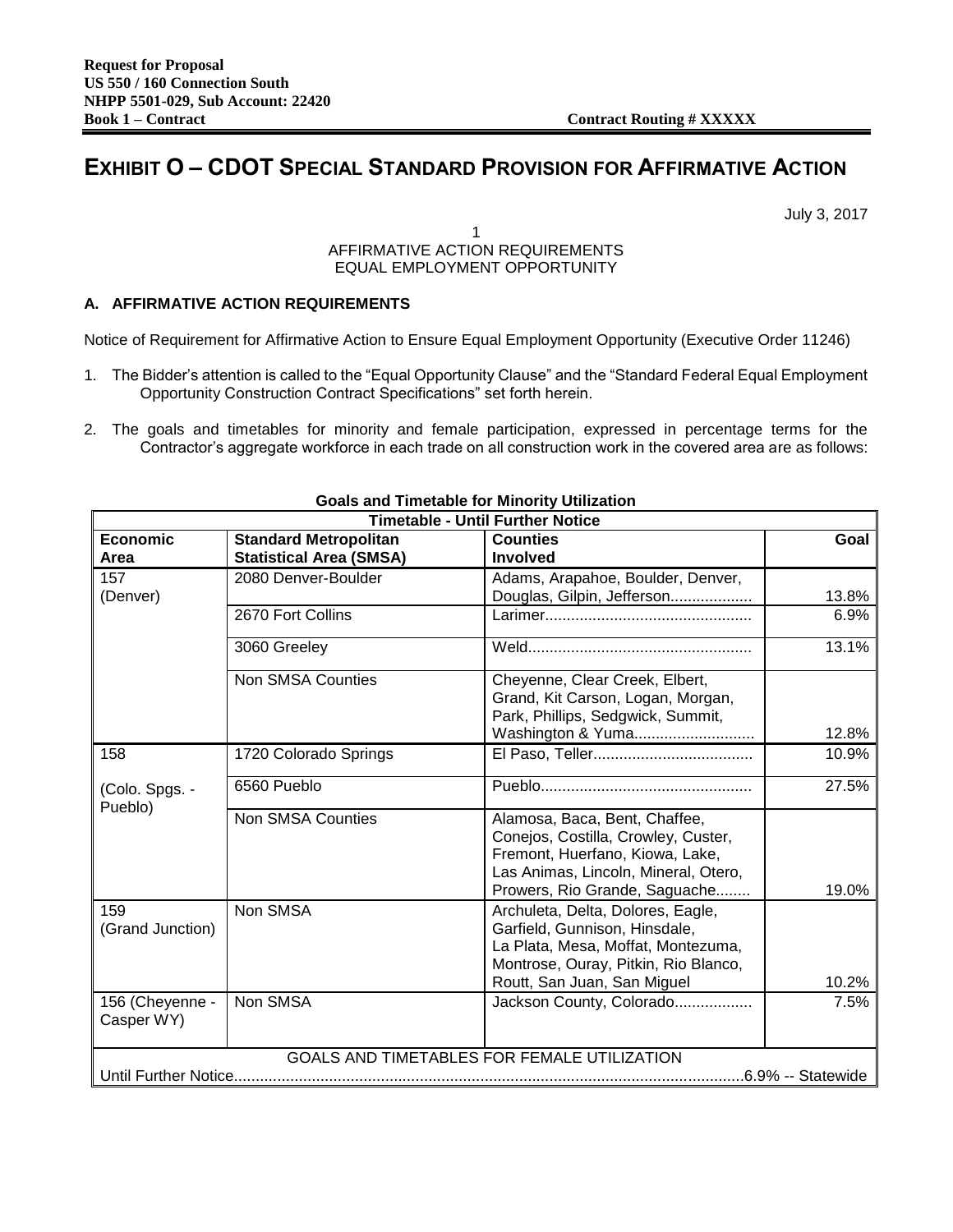- These goals are applicable to all the Contractor's construction work (whether or not it is Federal or federally assisted) performed in the covered area. If the Contractor performs construction work in a geographical area located outside of the covered area, it shall apply the goals established for such geographical area where the work is actually performed. With regard to this second area, the Contractor also is subject to the goals for both its federally involved and non-federally involved construction.
- The Contractor's compliance with the Executive Order and the regulations in 41 CFR Part 60-4 shall be based on its implementation of the Equal Opportunity Clause specific affirmative action obligations required by the specifications set forth in 41 CFR 60-4.3(a), and its efforts meet the goals established for the geographical area where the contract resulting form this solicitation is to be performed. The hours of minority and female employment and training must be substantially uniform throughout the length of the contract, and in each trade, and the Contractor shall make a good faith effort to employ minorities and women evenly on each of its projects. The transfer of minority or female employees or trainees from Contractor to Contractor or from project to project for the sole purpose of meeting the Contractor's goals shall be a violation of the contract, the Executive Order and the regulations in 41 CFR Par 60-4. Compliance with the goals will be measured against the total work hours performed.
	- 3. The Contractor shall provide written notification to the Director of the Office of Federal Contract Compliance Programs within 10 working days of award of any construction subcontract in excess of \$10,000 at any tier for construction work under the contract resulting from this solicitation. The notification shall list the name, address and telephone number of the subcontractor; employer identification number; estimated dollar amount of the subcontract; estimated starting and completion dates of the subcontract; and the geographical area in which the contract is to be performed.
	- 4. As used in this specification, and in the contract resulting from this solicitation, the "covered area" is the county or counties shown on the Invitation for Bids and on the plans. In cases where the work is in two or more counties covered by differing percentage goals, the highest percentage will govern.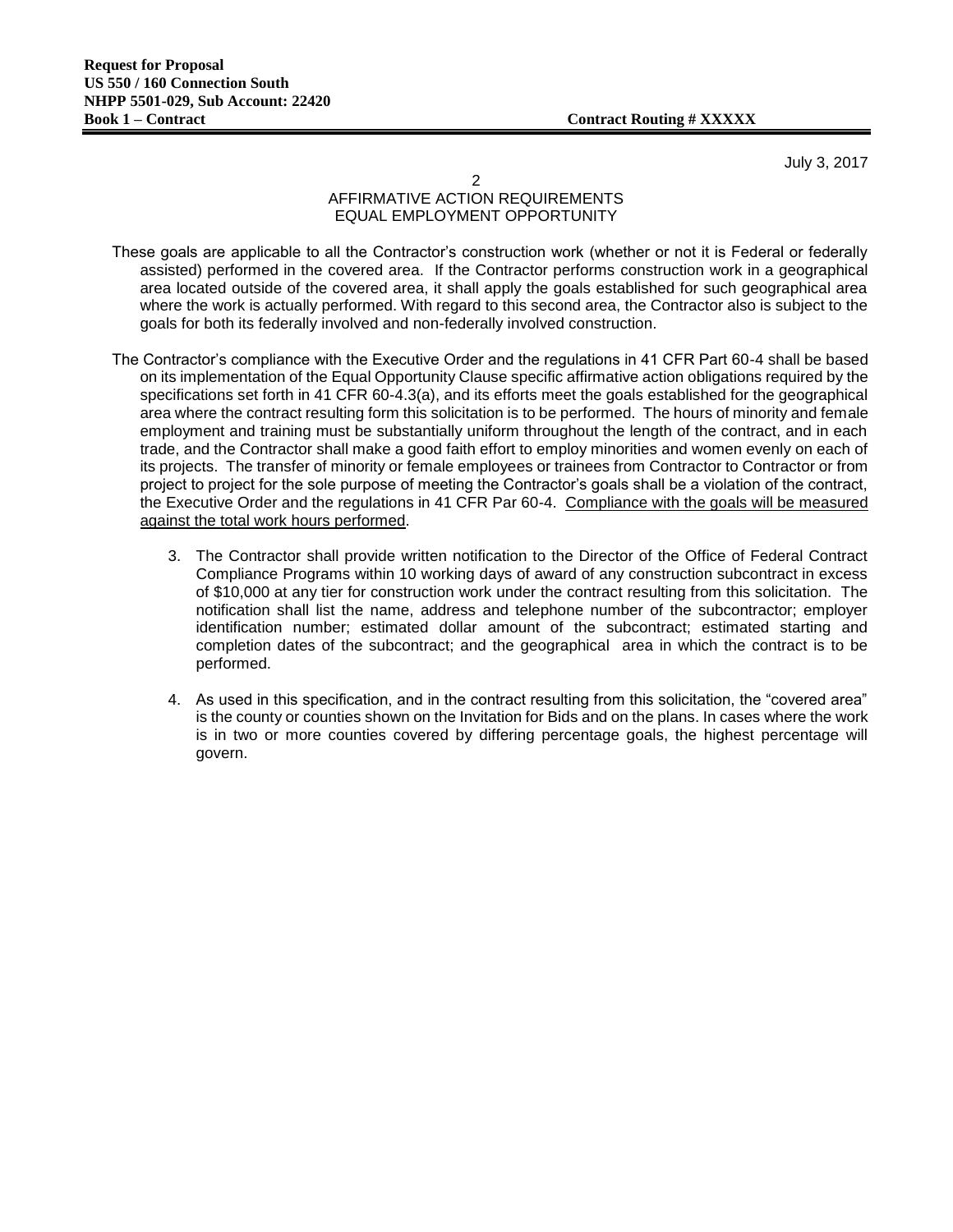# 3 AFFIRMATIVE ACTION REQUIREMENTS EQUAL EMPLOYMENT OPPORTUNITY

#### **B. STANDARD FEDERAL EQUAL EMPLOYMENT OPPORTUNITY CONSTRUCTION CONTRACT SPECIFICATIONS**

Standard Federal Equal Employment Opportunity Construction Contract Specifications (Executive Order 11246)

- 1. As used in these Specifications:
	- a. "Covered area" means the geographical area described in the solicitation from which this contract resulted;
	- b. "Director" means Director, Office of Federal Contract Compliance Programs, United States Department of Labor, or any person to whom the Director delegates authority;
	- c. "Employer identification number" means the Federal Social Security number used on the Employer's Quarterly Federal Tax Return, U.S. Treasury Department Form 941.
	- d. "Minority" includes;
		- (i) Black (all persons having origins in any of the Black African racial groups not of Hispanic origin);
		- (ii) Hispanic (all persons of Mexican, Puerto Rican, Cuban, Central or South American or other Spanish Culture or origin, regardless of race);
		- (iii) Asian and Pacific Islander (all persons having origins in any of the original peoples of the Far East, Southeast Asia, the Indian Subcontinent, or the Pacific Islands); and
		- (iv) American Indian or Alaskan Native (all persons having origins in any of the original peoples of North America and maintaining identifiable tribal affiliations through membership and participation or community identification).
- 2. Whenever the Contractor, or any Subcontractor at any tier, subcontracts a portion of the work involving any construction trade, it shall physically include in each subcontract in excess of \$10,000 the provisions of these specifications and the Notice which contains the applicable goals for minority and female participation and which is set forth in the solicitations from which this contract resulted.
- 3. If the Contractor is participating (pursuant to 41 CFR 60-4.5) in a Hometown Plan approved by the U.S. Department of Labor in the covered area either individually or through an association, its affirmative action obligations on all work in the Plan area (including goals and timetables) shall be in accordance with that Plan for those trades which have unions participating in the Plan. Contractors must be able to demonstrate their participation in and compliance with the provisions of any such Hometown Plan. Each Contractor or Subcontractor participating in an approved Plan is individually required to comply with its obligations under the EEO clause, and to make a good faith effort to achieve each goal under the Plan in each trade in which it has employees. The overall good faith performance by other Contractors or Subcontractor toward a goal in an approved Plan does not excuse any covered Contractor's or Subcontractor's failure to take good faith efforts to achieve the Plan goals and timetables.
- 4. The Contractor shall implement the specific affirmative action standards provided in paragraphs 7a through p of these specifications. The goals set forth in the solicitation from which this contract resulted are expressed as percentages of the total hours of employment and training of minority and female utilization the Contractor should reasonably be able to achieve in each construction trade in which it has employees in the covered area. Covered Construction contractors performing construction work in geographical areas where they do not have a Federal or federally assisted construction contract shall apply the minority and female goals established for the geographical area where the work is being performed. Goals are published periodically in the Federal Register in notice form, and such notices may be obtained from any office of Federal Contract Compliance Programs Office or from Federal procurement contracting officers. The Contractor is expected to make substantially uniform progress in meeting its goals in each craft during the period specified.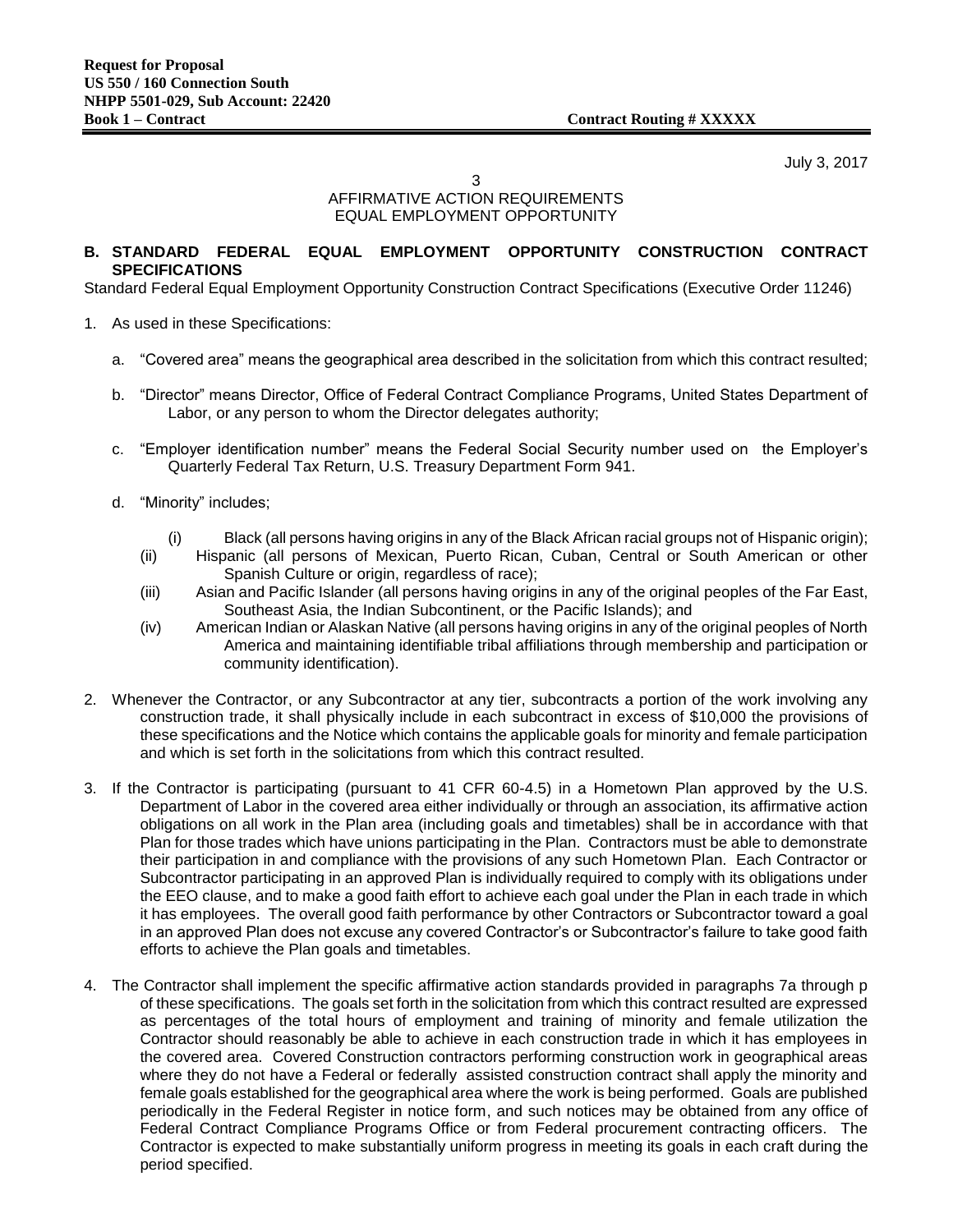- 5. Neither the provisions of any collective bargaining agreement, nor the failure by a union with whom the Contractor has a collective bargaining agreement, to refer either minorities or women shall excuse the Contractor's obligations under these specifications, Executive Order 11246, or the regulations promulgated pursuant thereto.
- 6. In order for the nonworking training hours of apprentices and trainees to be counted in meeting the goals, such apprentices and trainees must be employed by the Contractor during the training period, and the Contractor must have made a commitment to employ the apprentices and trainees at the completion of their training, subject to the availability of employment opportunities. Trainees must be trained pursuant to training programs approved by the U.S. Department of Labor.
- 7. The Contractor shall take specific affirmative actions to ensure equal employment opportunity. The evaluation of the Contractor's compliance with these specifications shall be based upon its effort to achieve maximum results from its actions. The Contractor shall document these efforts fully, and shall implement affirmative action steps at least as extensive as the following;
	- a. Ensure and maintain a working environment free of harassment, intimidation , and coercion at all sites, and in all facilities at which the Contractor's employees are assigned to work. The Contractor, where possible, will assign two or more women to each construction project. The Contractor shall specifically ensure that all foremen, superintendents, and other on-site supervisory personnel are aware of and carry out the Contractor's obligation to maintain such a working environment, with specific attention to minority or female individuals working at such sites or in such facilities.
	- b. Establish and maintain a current list of minority and female recruitment sources, provide written notification to minority and female recruitment sources and to community organizations when the Contractor or its union have employment opportunities available, and maintain a record of the organization's responses.
	- c. Maintain a current file of the names, addresses and telephone numbers of each minority and female offthe-street applicant and minority or female referral from a union, a recruitment source of community organization and of what action was taken with respect to each individual. If such individual was sent to the union hiring hall for referral and was not referred back to the Contractor by the union or, if referred, not employed by the Contractor, this shall be documented in the file with the reason therefor, along with whatever additional actions the Contractor may have taken.
	- d. Provide immediate written notification to the Director when the union with which the Contractor has a collective bargaining agreement has not referred to the Contractor a minority person or woman sent by the Contractor, or when he Contractor has other information that the union referral process has impeded the Contractor's efforts to meet its obligations.
	- e. Develop on-the-job training opportunities and/or participate in training programs for the area which expressly include minorities and women, including upgrading programs and apprenticeship and trainee programs relevant to the Contractor's employment needs, especially those programs funded or approved by the Department of Labor. The Contractor shall provide notice of these programs to the sources compiled under 7b above.
	- f. Disseminate the Contractor's EEO policy by providing notice of the policy to unions and training programs and requesting their cooperation in assisting the Contractor in meeting its EEO obligations; by including it in any policy manual and collective bargaining agreement; by publicizing it in the company newspaper, annual report, etc., by specific review of the policy with all management personnel and with all minority and female employees at least once a year, and by posting the Contractor's EEO policy on bulletin boards accessible to all employees at each location where construction work is performed.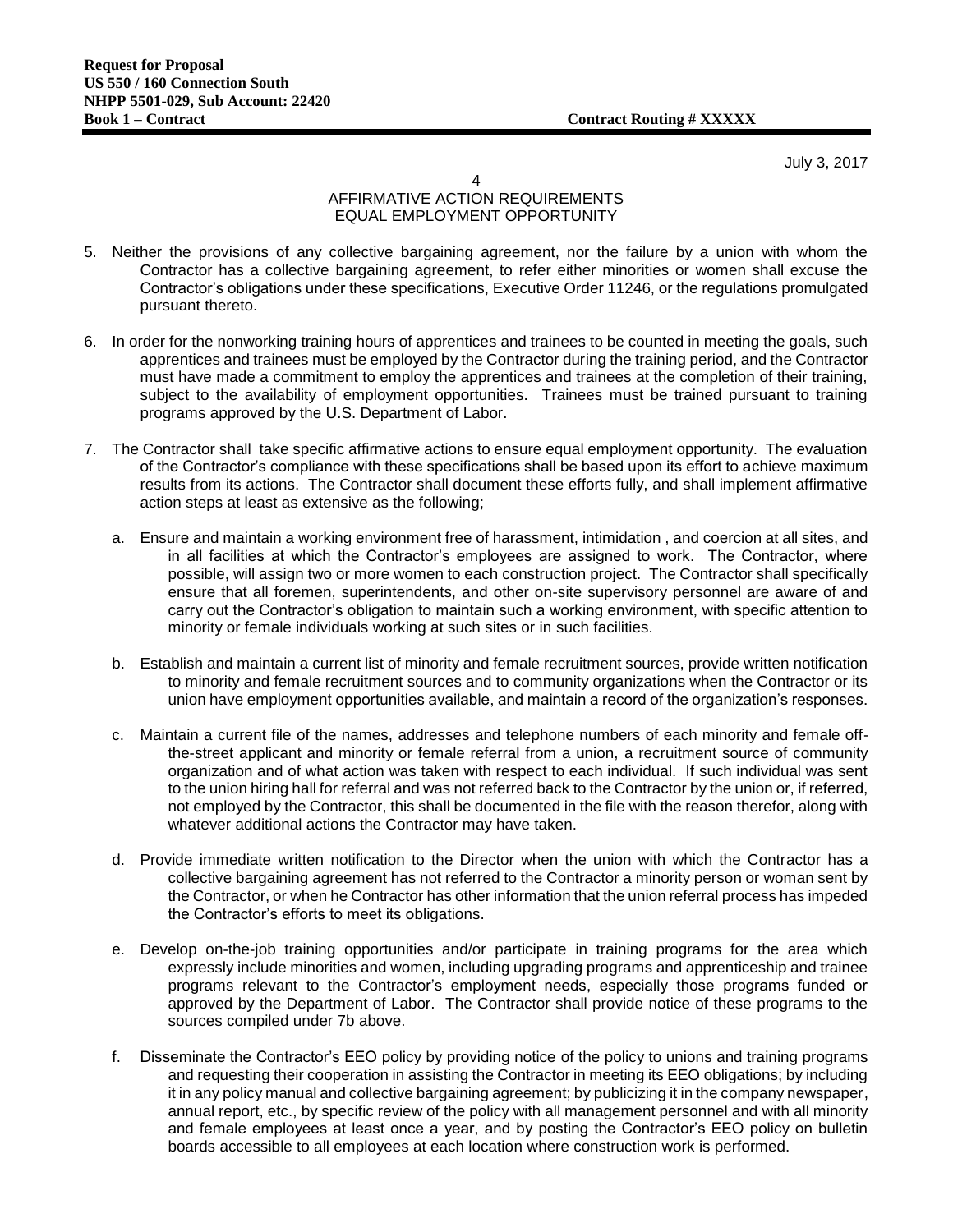- g. Review, at least annually, the Contractor's EEO policy and affirmative action obligations under these specifications with all employees having any responsibility for hiring, assignment, layoff, termination or other employment decisions including specific review of these items with onsite supervisory personnel such as Superintendents, General Foreman, etc., prior to the initiation of construction work at any job site. A written record shall be made and maintained identifying the time and place of these meetings, persons attending, subject matter discussed, and disposition of the subject matter.
- h. Disseminate the Contractor's EEO policy externally by including it in any advertising in the news media, specifically including minority and female news media, and providing written notification to and discussing the Contractors and Subcontractors with whom the Contractor does or anticipates doing business.
- i. Direct its recruitment efforts, both oral and written, to minority, female and community organizations, to schools with minority and female students and to minority and female recruitment and training organizations serving the Contractor's recruitment area and employment needs. Not later than one month prior to the date for the acceptance of applications for apprenticeship or other training by any recruitment source, the Contractor shall send written notification to organizations such as the above, describing the openings, screening procedures, and tests to be used in the selection process.
- j. Encourage present minority and female employees to recruit other minority persons and women and, where reasonable, provide after school, summer and vacation employment to minority and female youth both on the site and in other areas of a Contractor's workforce.
- k. Validate all tests and other selection requirements where there is an obligation to do so under 41 CFR Part 60-3.
- l. Conduct, at least annually, an inventory and evaluation at least of all minority and female personnel for promotional opportunities and encourage these employees to seek or to prepare for, through appropriate training, etc. such opportunities.
- m. Ensure that seniority practices, job classifications, work assignments and other personnel practices, do not have a discriminatory effect by continually monitoring all personnel and employment related activities to ensure that the EEO policy and the Contractor's obligations under these specifications are being carried out.
- n. Ensure that all facilities and Contractor's activities are nonsegregated except that separate or single-user toilet and necessary changing facilities shall be provided to assure privacy between the sexes.
- o. Document and maintain a record of all solicitations of offers for subcontracts from minority and female construction contractors and suppliers, including circulation of solicitations to minority and female contractor associations and other business associations.
- p. Conduct a review, at least annually, of all supervisor's adherence to and performance under the Contractor's EEO policies and affirmative action obligation.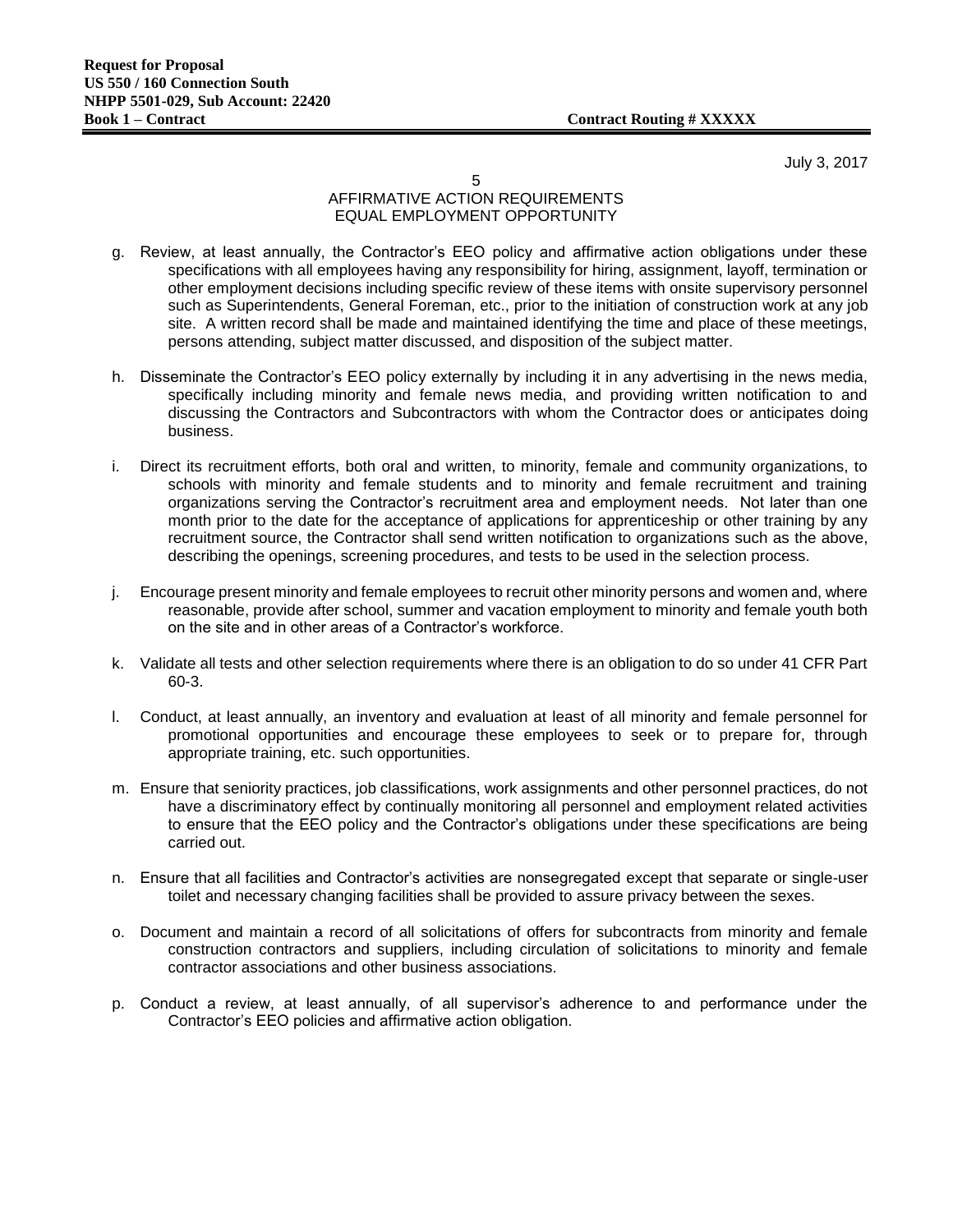- 8. Contractors are encouraged to participate in voluntary associations which assist in fulfilling one or more of their affirmative action obligations (7a through p). The efforts of a contractor association, joint contractor-union contractor-community, or other similar group of which the Contractor is a member and participant, may be asserted as fulfilling any one or more of its obligations under 7a through p of these specifications provided that the Contractor actively participates in the group, makes every effort to assure that the group has a positive impact on the employment of minorities and women in the industry, ensures that the concrete benefits of the program are reflected in the Contractor's minority and female workforce participation, makes a good faith effort to meet its individual goal and timetables, and can provide access to documentation which demonstrates the effectiveness of actions taken on behalf of the Contractor. The obligation to comply, however, is the Contractor's and failure of such a group to fulfill an obligation shall not be a defense for the Contractor's noncompliance.
- 9. A single goal for minorities and a separate single goal for women have been established. The Contractor, however, is required to provide equal employment opportunity and to take affirmative action for all minority groups, both male and female, and all women, both minority and non-minority. Consequently, the Contractor may be in violation of the Executive Order if a particular group is employed in a substantially disparate manner (for example, even thought the Contractor has achieved its goals for women generally, the Contractor may be in violation of the Executive Order if a specific minority group of women is underutilized).
- 10. The Contractor shall not use the goals and timetables or affirmative action standards to discriminate against any person because of race, color, religion, sex, or national origin.
- 11. The Contractor shall not enter into any Subcontract with any person or firm debarred from Government contracts pursuant to Executive Order 11246.
- 12. The Contractor shall carry out such sanctions and penalties for violation of these specifications and of the Equal Opportunity Clause, including suspension, termination and cancellation of existing subcontracts as may be imposed or ordered pursuant to Executive Order 11246, as amended, and its implementing regulations, by the Office of Federal Contract Compliance Programs. Any Contractor who fails to carry out such sanctions and penalties shall be in violation of these specifications and Executive Order 11246, as amended.
- 13 The Contractor in fulfilling its obligations under these specifications, shall implement specific affirmative action steps, at least as extensive as those standards prescribed in paragraph 7 of these specifications, so as to achieve maximum results from its efforts to ensure equal employment opportunity. If the Contractor fails to comply with the requirements of the Executive Order, the implementing regulations, or these specifications, the Director shall proceed in accordance with 41 CFR 60-4.8.
- 14. The Contractor shall designate a responsible official to monitor all employment related activity to ensure that the company EEO policy is being carried out, to submit reports relating to the provisions hereof as may be required by the Government and to keep records. Records shall at least include for each employee the name, address, telephone numbers, construction trade, union affiliation if any, employee identification number when assigned, social security number, race, sex, status (e.g., mechanic, apprentice, trainee, helper, or laborer), dates of changes in status, hours worked per week in the indicated trade, rate of pay, and locations at which the work was performed. Records shall be maintained in an easily understandable and retrievable form, however, to the degree that existing records satisfy this requirement, contractors shall not be required to maintain separate records.
- 15. Nothing herein provided shall be construed as a limitation upon the application of other laws which establish different standards of compliance or upon application of requirements for the hiring of local or other area residents (e.g., those under the Public Works Employment Act of 1977 and the Community Development Block Grant Program).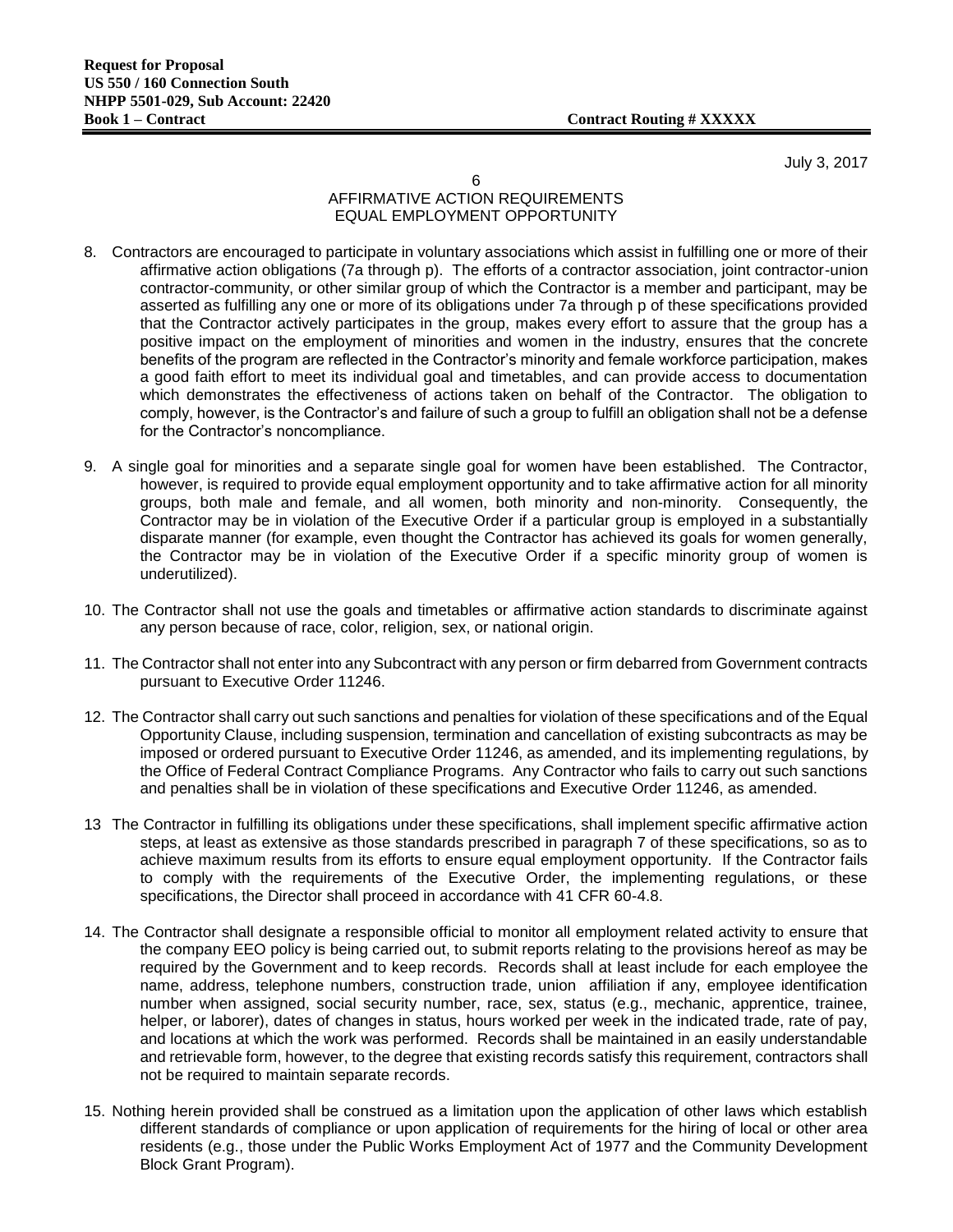# 7 AFFIRMATIVE ACTION REQUIREMENTS EQUAL EMPLOYMENT OPPORTUNITY

# **C. SPECIFIC EQUAL EMPLOYMENT OPPORTUNITY RESPONSIBILITIES.**

- 1. *General.*
	- a. Equal employment opportunity requirements not to discriminate and to take affirmative action to assure equal employment opportunity as required by Executive Order 11246 and Executive Order 11375 are set forth in Required Contract. Provisions (Form FHWA 1273 or 1316, as appropriate) and these Special Provisions which are imposed pursuant to Section 140 of Title 23, U.S.C., as established by Section 22 of the Federal-Aid highway Act of 1968. The requirements set forth in these Special Provisions shall constitute the specific affirmative action requirements for project activities under this contract and supplement the equal employment opportunity requirements set forth in the Required Contract provisions.
	- b. The Contractor will work with the State highway agencies and the Federal Government in carrying out equal employment opportunity obligations and in their review of his/her activities under the contract.
	- c. The Contractor and all his/her subcontractors holding subcontracts not including material suppliers, of \$10,000 or more, will comply with the following minimum specific requirement activities of equal employment opportunity: (The equal employment opportunity requirements of Executive Order 11246, as set forth in Volume 6, Chapter 4, Section 1, Subsection 1 of the Federal-Aid Highway Program Manual, are applicable to material suppliers as well as contractors and subcontractors.) The Contractor will include these requirements in every subcontract of \$10,000 or more with such modification of language as is necessary to make them binding on the subcontractor.
- 2. *Equal Employment Opportunity Policy*. The Contractor will accept as his operating policy the following statement which is designed to further the provision of equal employment opportunity to all persons without regard to their race, color, religion, sex, or national origin, and to promote the full realization of equal employment opportunity through a positive continuing program;
	- It is the policy of this Company to assure that applicants are employed, and that employees are treated during employment, without regard to their race, religion, sex, color, or national origin. Such action shall include; employment, upgrading, demotion, or transfer; recruitment or recruitment advertising; layoff or termination; rates of pay or other forms of compensation; and selection for training, including apprenticeship, preapprenticeship, and/or on-the-job training.
- 3. *Equal Employment Opportunity Officer*. The Contractor will designate and make known to the State highway agency contracting officers and equal employment opportunity officer (herein after referred to as the EEO Officer) who will have the responsibility for an must be capable of effectively administering and promoting an active contractor program of equal employment opportunity and who must be assigned adequate authority and responsibility to do so.
- 4. *Dissemination of Policy*.
	- a. All members of the Contractor's staff who are authorized to hire, supervise, promote, and discharge employees, or who recommend such action, or who are substantially involved in such action, will be made fully cognizant of, and will implement, the Contractor's equal employment opportunity policy and contractual responsibilities to provide equal employment opportunity in each grade and classification of employment. To ensure that the above agreement will be met, the following actions will be taken as a minimum;
		- (1) Periodic meetings of supervisory and personnel office employees will be conducted before the start of work and then not less often than once every six months, at which time the Contractor's equal employment opportunity policy and its implementation will be reviewed and explained. The meetings will be conducted by the EEO Officer or other knowledgeable company official.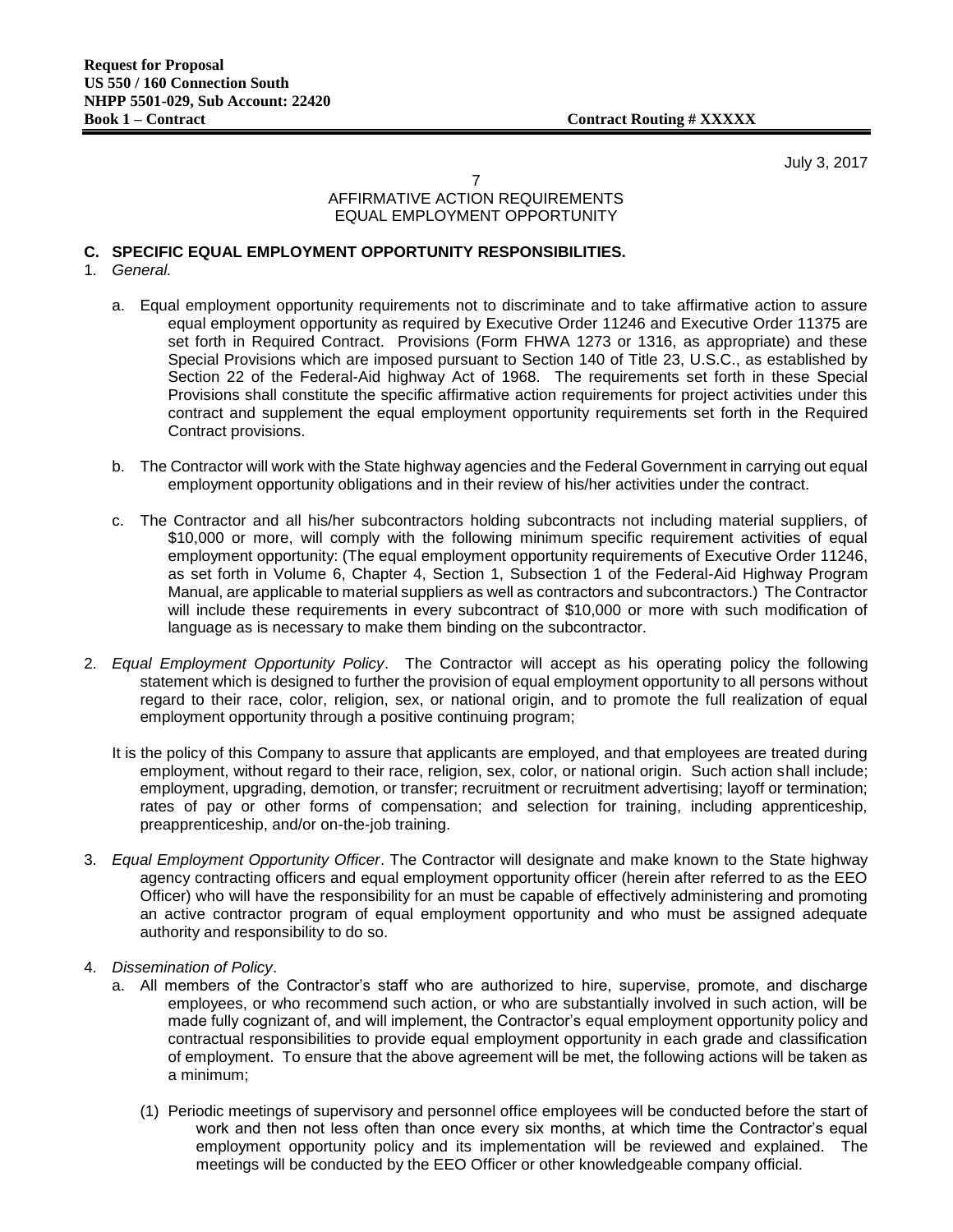- (2) All new supervisory or personnel office employees will be given a thorough indoctrination by the EEO Officer or other knowledgeable company official, covering all major aspects of the Contractor's equal employment opportunity obligations within thirty days following their reporting for duty with the Contractor.
- (3) All personnel who are engaged in direct recruitment for the project will be instructed by the EEO Officer or appropriate company official in the Contractor's procedures for locating and hiring minority group employees.
- b. In order to make the Contractor's equal employment opportunity policy known to all employees, prospective employees and potential sources of employees, i.e., schools, employment agencies, labor unions (where appropriate), college placement officers, etc., the Contractor will take the following actions:
	- (1) Notices and posters setting forth the Contractor's equal employment opportunity policy will be placed in areas readily accessible to employees, applicants for employment and potential employees.
	- . (2) The Contractor's equal employment opportunity policy and the procedures to implement such policy will be brought to the attention of employees by means of meetings, employee handbooks, or other appropriate means.
- 5. *Recruitment*.
	- a. When advertising for employees, the Contractor will include in all advertisements for employees the notation; "An Equal Opportunity Employer." All such advertisements will be published in newspapers or other publications having a large circulation among minority groups in the area from which the project work force would normally be derived.
	- b. The Contractor will, unless precluded by a valid bargaining agreement, conduct systematic and direct recruitment through public and private employee referral sources likely to yield qualified minority group applicants, including, but not limited to, State employment agencies, schools, colleges and minority group organizations. To meet this requirement, the Contractor will, through his EEO Officer, identify sources of potential minority group employees, and establish with such identified sources procedures whereby minority group applicants may be referred to the Contractor for employment consideration.
		- In the event the Contractor has a valid bargaining agreement providing for exclusive hiring hall referrals, he is expected to observe the provisions of that agreement to the extent that the system permits the Contractor's compliance with equal employment opportunity contract provisions. (The U.S. Department of Labor has held that where implementation of such agreements have the effect of discriminating against minorities or women, or obligates the Contractor to do the same, such implementation violates Executive Order 11246, as amended.)
	- c. The Contractor will encourage his present employees to refer minority group applicants for employment by posting appropriate notices or bulletins in areas accessible to all such employees. In addition, information and procedures with regard to referring minority group applicants will be discussed with employees.
- `6. *Personnel Actions*. Wages, working conditions, and employee benefits shall be established and administered, and personnel actions of every type, including hiring, upgrading, promotion, transfer, demotion, layoff, and termination, shall be taken without regard to race, color, religion, sex, or national origin. The following procedures shall be followed;
	- a. The Contractor will conduct periodic inspections of project sites to insure that working conditions and employee facilities do not indicate discriminatory treatment of project site personnel.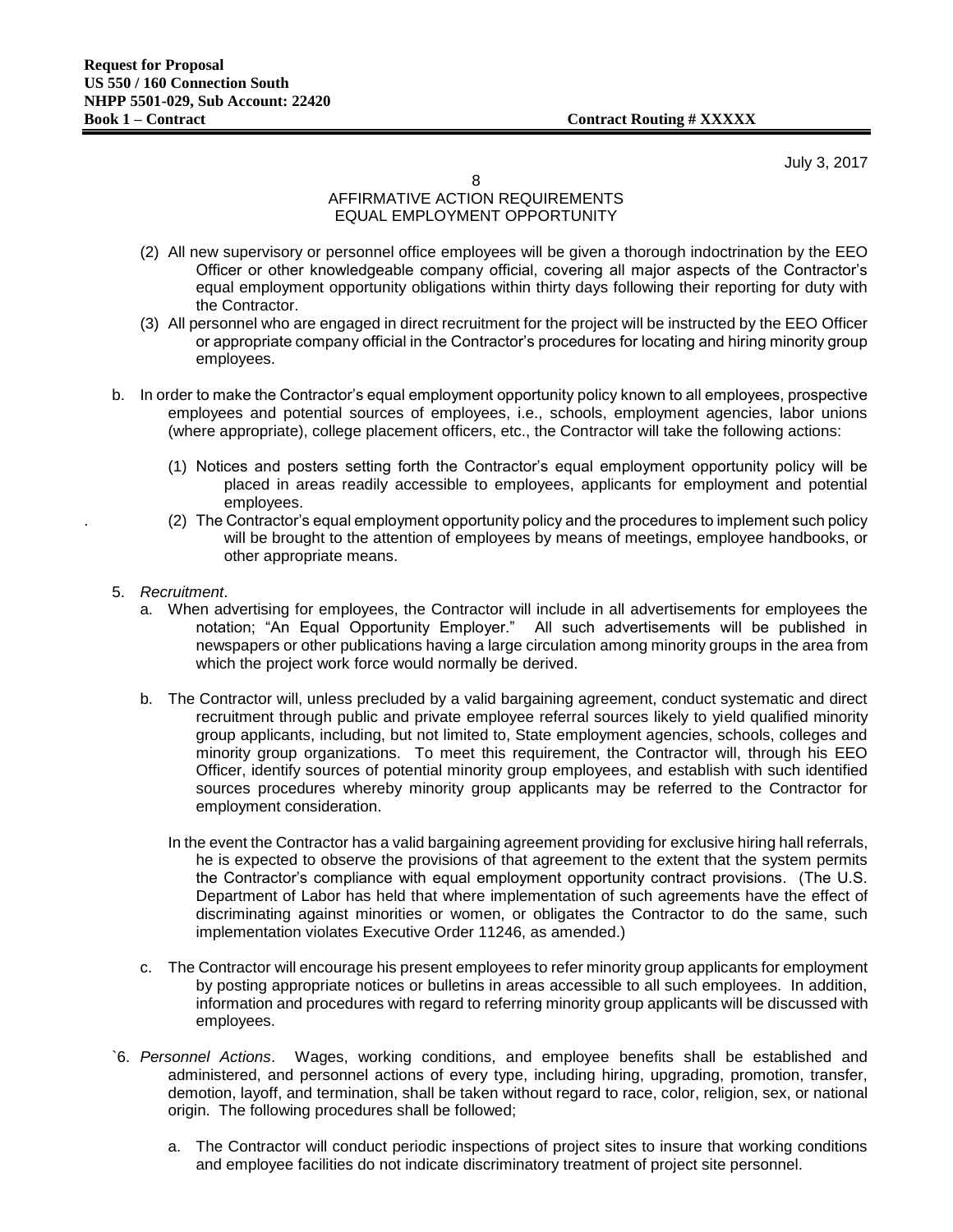- b. The Contractor will periodically evaluate the spread of wages paid within each classification to determine any evidence of discriminatory wage practices.
- c. The Contractor will periodically review selected personnel actions in depth to determine whether there is evidence of discrimination. Where evidence is found, the Contractor will promptly take corrective action. If the review indicates that the discrimination may extend beyond the actions reviewed, such corrective action shall include all affected persons.
- d. The Contract will promptly investigate all complaints of alleged discrimination made to the Contractor in connection with his obligations under this contract, will attempt to resolve such complaints, and will take appropriate corrective action within a reasonable time. If the investigation indicates that the discrimination may affect persons other than the complainant, such corrective action shall include such other persons. Upon completion of each investigation, the Contractor will inform every complainant of all of his avenues of appeal.
- 7. *Training and Promotion*.
	- a. The Contractor will assist in locating, qualifying, and increasing the skills of minority group and women employees, and applicants for employment.
	- b. Consistent with the Contractor's work force requirements and as permissible under Federal and State regulations, the Contractor shall make full use of training programs, i.e., apprenticeship, and onthe-job training programs for the geographical area of contract performance. Where feasible, 25 percent of apprentices or trainees in each occupation shall be in their first year of apprenticeship or training.
	- c. The Contractor will advise employees and applicants for employment of available training programs and entrance requirements for each.
	- d. The Contractor will periodically review the training and promotion potential of minority group and women employees and will encourage eligible employees to apply for such training and promotion.
- 8. *Unions*. If the Contractor relies in whole or in part upon unions as a source of employees, the Contractor will use his/her best efforts to obtain the cooperation of such unions to increase opportunities for minority groups and women with the unions, and to effect referrals by such unions of minority and female employees. Actions by the Contractor either directly or thorough a contractor's association acting as agent will include the procedures set forth below:
	- a. The Contractor will use best efforts to develop, in cooperation with the unions, joint training programs aimed toward qualifying more minority group members and women for membership in the unions and increasing the skills of minority group employees and women so that they may qualify for higher paying employment.
	- b. The Contractor will use best efforts to incorporate an equal employment opportunity clause into each union agreement to the end that such union will be contractually bound to refer applicants without regard to their race, color, religion, sex, or national origin.
	- c. The Contractor is to obtain information as to the referral practices and policies of the labor union except that to the extent such information is within the exclusive possession of the labor union and such labor union refuses to furnish such information to the Contractor, the Contractor shall so certify to the State highway department and shall set forth what efforts have been made to obtain such information.